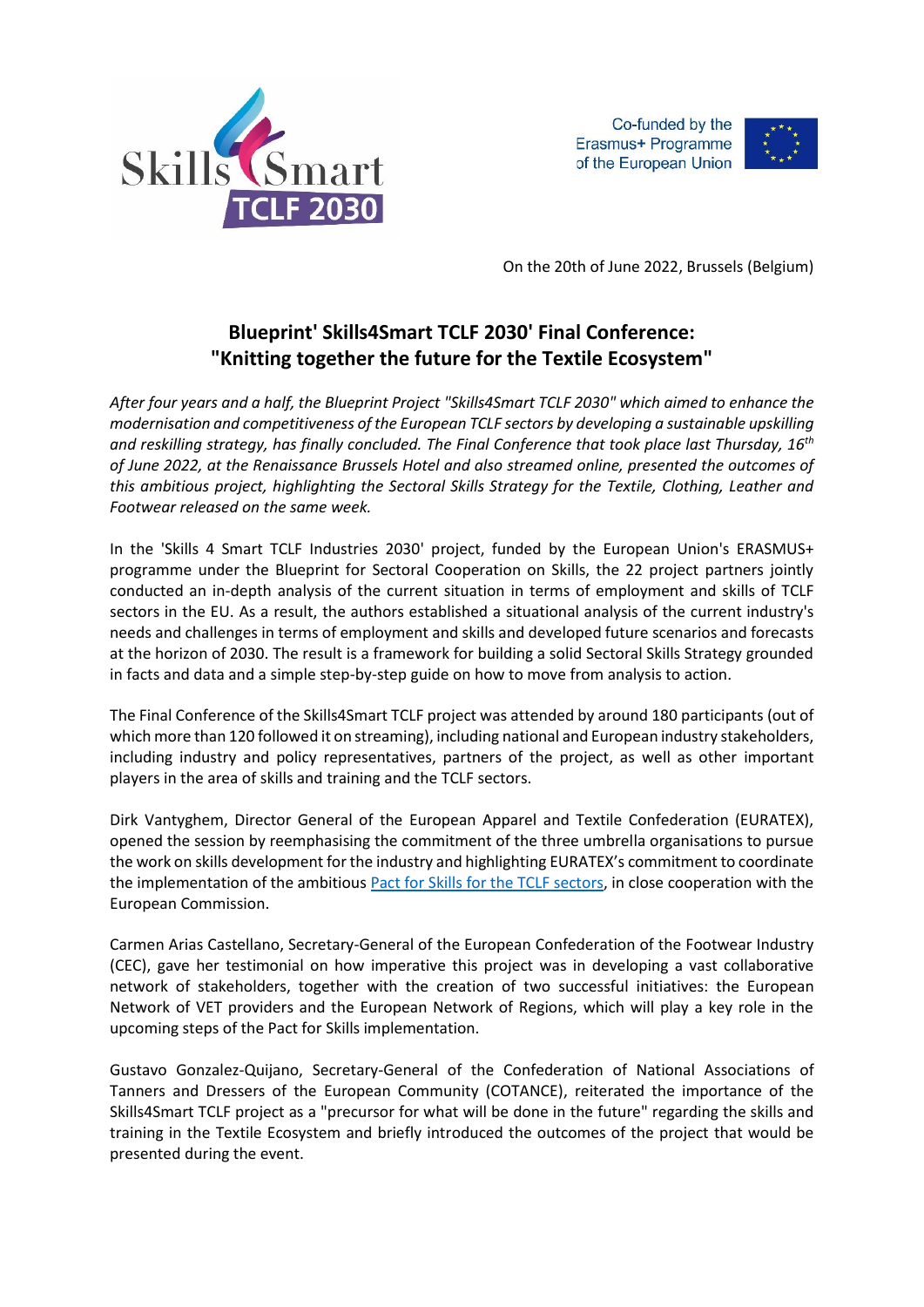A representative from the European Commission, Julie Fionda, Deputy Head of Unit from DG Employment, Social Affairs and Inclusion, started her presentation by introducing the Erasmus+ Blueprint initiative, highlighting the fact that the Skills4Smart TCLF Blueprint project, one of the pioneers in the first wave of this initiative, is a "model, that inspired the European Pact for Skills". A project that supported and built a platform for stakeholders to work across the value chain to develop and implement strategies and address the skills gaps.

Iratxe Garcia, Senior Project Officer at EURATEX and Coordinator of the Skills4Smart TCLF project, joined the stage to introduce the project itself, the main challenges for the TCLF industries at the moment, such as the need to engage young workers to restore and retain the skills left by the ageing workforce, and the mismatch between the needs of the industry and the existing skills supply by the education system. During her presentation, Ms Garcia introduced the main objectives of the project and briefly presented its key outcomes, explaining how the results of the Skills4SmartTCLF project will contribute to the address the skills challenges of the TCLF sectors in Europe.

Aura Mihai, a Professor at Universitatea Tehnica Gheorghe Asachi Iasi and consortium partner, described one of the essential outcomes developed within this Blueprint project: eight training courses available for free in the virtual learning platform **Iversity**, based on eight job profiles previously identified and developed. These courses mainly focus on VET providers that can use them as a teaching and learning tool complementing their training programme. Likewise, these can also serve TCLF companies that want to use them as an upskilling or reskilling tool for their employees.

The second outcome of the project addressed during the conference was presented by Federico Brugnoli, the CEO of SPIN360: The [European Fashion Campus,](https://www.europeanfashioncampus.com/) an online platform that serves as a central point of information, knowledge, best practices, and activities and courses related to the Textile, Clothing, Leather and Footwear industries.

The 'TCLF Sectoral Skills Strategy' was another of the key results presented. It was described by Katarzyna Sulisz, a Sectoral Skills Strategy Expert who led its development. The Strategy was the outcome of exhaustive research work on the current situation in terms of employment and skills in the four sectors in the EU, which was then used to develop an analysis of current industry needs and challenges but also future scenarios and forecasts, taking into account the "drivers of change". These future scenarios - Renaissance of the Craft, Selective Leadership, A Brave New World, Walled Gardens, and Industrial Sunset - lead to different potential future employment situations in the industry, as well as to diverging occupational profiles and skills needs that will depend on the direction of the industry evolution. The full [EU Sectoral Skills Strategy](https://s4tclfblueprint.eu/wp-content/uploads/2022/06/Sectoral-Skills-Strategy-for-the-EU-TCLF-industries.pdf) document is already publicly available on the project website.

According to Ms Sulisz, this framework was also used to engage TCLF stakeholders from policy, industry and education in 9 countries. These national sectoral skills strategies will be later available on the [Skills4SmartTCLF Blueprint project website.](https://s4tclfblueprint.eu/) In order, to reflect and further discuss the application of the European TCLF Sectoral Skills Strategy at the national level, a panel of four experts joined the stage to share their feedback: Alessandro de Rosa, PIN (IT); Rosana Perez, INESCOP (ES); Alexandra Cardoso, CITEVE (PT) and Aura Mihai, TUIASI (RO).

After a very fruitful debate regarding how these Strategies could ultimately increase the competitiveness and attractiveness of the TCLF companies for higher quality employment and career opportunities, the panel agreed that regardless of how the TCLF industries will look like in the future, "resilience can only be strengthened through joint efforts between all groups of stakeholders".

To conclude the Final Conference, Marie-Hélène Pradines (Head of Unit at DG GROW, European Commission) spoke about the importance of the skills development as a vital component of the new